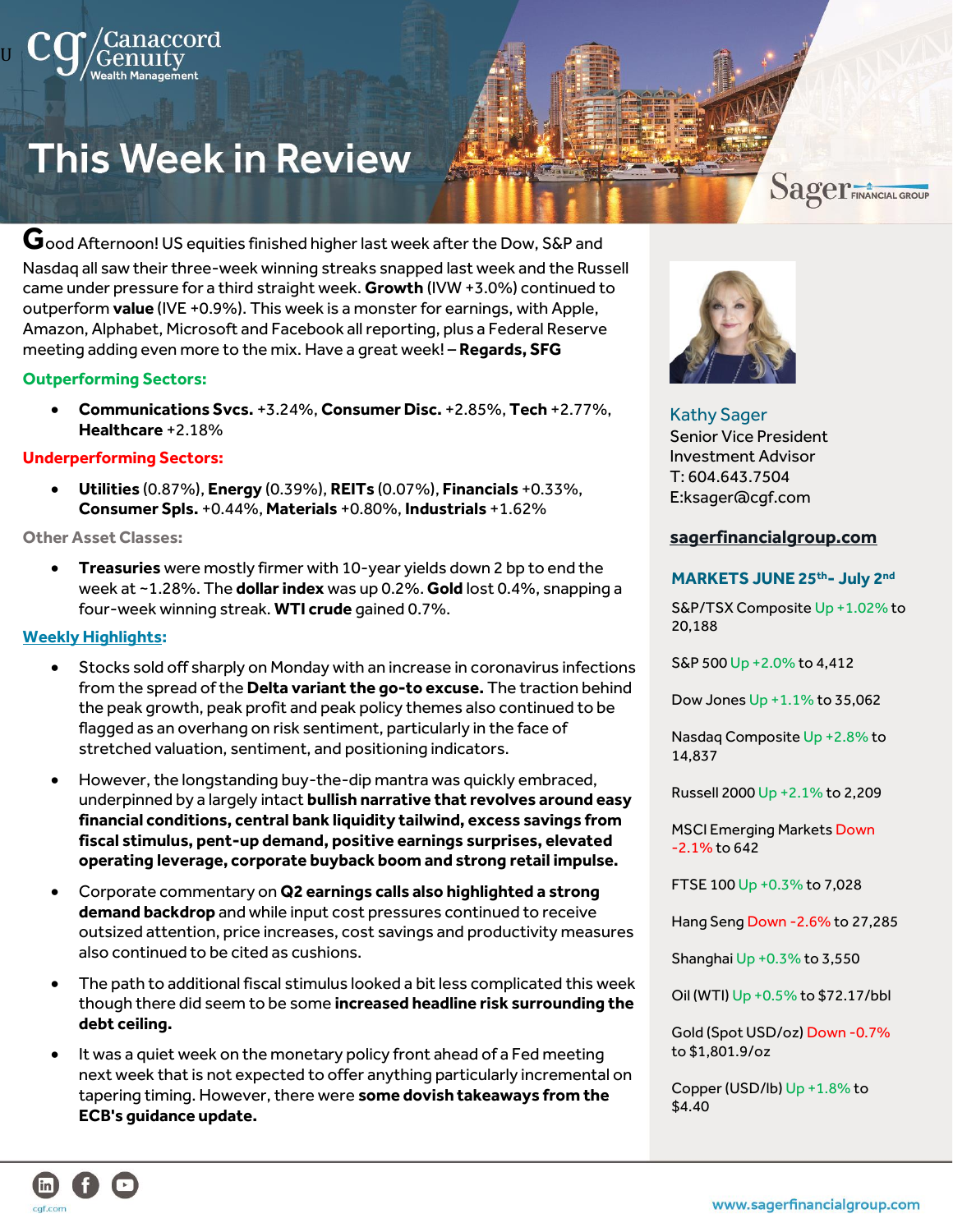

 **2 / 5 What Moved Markets?** *Sources: EDGAR, Bloomberg, CNBC, Reuters, Renaissance Capital*

• **Tech Big Deal -** Zoom [\(ZM\)](https://seekingalpha.com/symbol/ZM?mailingid=24545147&serial=24545147.1604556&userid=54600502&source=email_wsb&messageid=wall_street_breakfast&utm_source=seeking_alpha&utm_medium=email&utm_campaign=WSB_7_27_21&utm_term=wall_street_breakfast) became a household name during the pandemic as video conferencing became all the more important in a world without social contact. The company even saw explosive revenue growth of 326% in 2020, given the shift to remote work and distance schooling. As the economy reopens amid a broad vaccine rollout, some of those streams drying up and organic growth is unlikely to placate Wall Street. The stock has even tumbled 36% since reaching its peak in October after surging nearly 400% last year.

*Where does the company turn?* Zoom spent big on M&A this week, scooping up Five9 [\(FIVN\)](https://seekingalpha.com/symbol/FIVN?mailingid=24545147&serial=24545147.1604556&userid=54600502&source=email_wsb&messageid=wall_street_breakfast&utm_source=seeking_alpha&utm_medium=email&utm_campaign=WSB_7_27_21&utm_term=wall_street_breakfast) in an all-stock transaction that values the company at \$14.7B. Five9 is a provider of cloud-based call center technology, which allows representatives to do their jobs from home. The transaction is expected to close in the first half of 2022, though Five9 stockholders still have to approve the deal and it will require regulatory clearance.

"We are continuously looking for ways to enhance our platform, and the addition of Five9 is a natural fit that will deliver even more happiness and value to our customers," Zoom CEO Eric Yuan declared. The acquisition is Zoom's first billion-dollar purchase and is the second-largest U.S. tech deal this year, behind Microsoft's [\(MSFT\)](https://seekingalpha.com/symbol/MSFT?mailingid=24545147&serial=24545147.1604556&userid=54600502&source=email_wsb&messageid=wall_street_breakfast&utm_source=seeking_alpha&utm_medium=email&utm_campaign=WSB_7_27_21&utm_term=wall_street_breakfast) planned \$16B deal for Nuance Communications [\(NUAN\)](https://seekingalpha.com/symbol/NUAN?mailingid=24545147&serial=24545147.1604556&userid=54600502&source=email_wsb&messageid=wall_street_breakfast&utm_source=seeking_alpha&utm_medium=email&utm_campaign=WSB_7_27_21&utm_term=wall_street_breakfast).

**Cisco in the mix**: Zoom CEO Eric Yuan, who founded Zoom in 2011, helped build WebEx, which Cisco [\(CSCO\)](https://seekingalpha.com/symbol/CSCO?mailingid=24545147&serial=24545147.1604556&userid=54600502&source=email_wsb&messageid=wall_street_breakfast&utm_source=seeking_alpha&utm_medium=email&utm_campaign=WSB_7_27_21&utm_term=wall_street_breakfast) bought in 2007 for \$3.2B (he ended up staying at Cisco until he left to start Zoom). Five9 CEO Rowan Trollope also joined Cisco in 2012, and eventually became in charge of all of Cisco's collaboration products (some even saw him as the top deputy to CEO Chuck Robbins). Trollope left the networking giant to take the CEO role at Five9 in 2018, and will remain CEO under the new deal, as well as president of Zoom

• **Earnings Challenges Ahead -** Netflix [\(NFLX\)](https://seekingalpha.com/symbol/NFLX?mailingid=24545147&serial=24545147.1604556&userid=54600502&source=email_wsb&messageid=wall_street_breakfast&utm_source=seeking_alpha&utm_medium=email&utm_campaign=WSB_7_27_21&utm_term=wall_street_breakfast) is finding it getting harder to live up to Wall Street's expectations. Evidence of that was seen late Tuesday, as the company forecast Q3 streaming TV subscriber gains that fell far short of analysts' expectations (3.5M vs. 5.9M). While Netflix did add 1.54M subscribers for the period that ended June 30 compared to estimates of 1.12M new paid members - total first-half subscriber growth was the worst since 2013. Profit also came in at \$2.97 a share, missing analysts' expectations of \$3.14, though revenue of \$7.34B inched ahead of consensus estimates for \$7.32B.

*Comparisons could be difficult:*"We hope we are at the tail end of this COVID choppiness," Netflix CFO Spence Neumann said on a conference call. He also noted that during the second quarter of 2020, Netflix added more than 10M new members as pandemic stay-at-home policies went into effect, which "distorts year-over-year comparisons." "If we deliver on our [third-quarter] guide, our growth pattern in our business is remarkably steady [and] averaging 27M [new subscribers] a year over the last two years," Neumann added, helping shares rise slightly in AH trading. However, for a company that depends on subscriber fees in order to fuel its ongoing forays into original and exclusive content, Netflix's results hint at a possible rough road ahead. The company lost 430K subscribers in the U.S. and Canada during Q2, and added just 190K paid members in Europe, the Middle East and Africa. "Combined, they shrunk in their two most-profitable markets," said Wedbush analyst Michael Pachter. "That suggests [market] saturation to me. All the recent moves by Peacock, Disney, Hulu and HBO suggest that competition for content will become more fierce."

**Outlook:** Netflix confirmed it was in the "early stages" of expanding into video games, viewing it as "another content category for us, similar to our expansion into original films, animation and unscripted TV." Last week, Netflix even [hired](https://seekingalpha.com/news/3715366-to-where-does-netflix-turn-to-reignite-growth-gaming?source=content_type:react%7Csection:main_content%7Cbutton:body_link&mailingid=24545147&serial=24545147.1604556&userid=54600502&messageid=wall_street_breakfast&utm_source=seeking_alpha&utm_medium=email&utm_campaign=WSB_7_27_21&utm_term=wall_street_breakfast) a former Electronic Arts and Facebook executive to lead the effort. While a time frame wasn't given for launching the new vertical, games will be included in current subscription plans at no additional cost

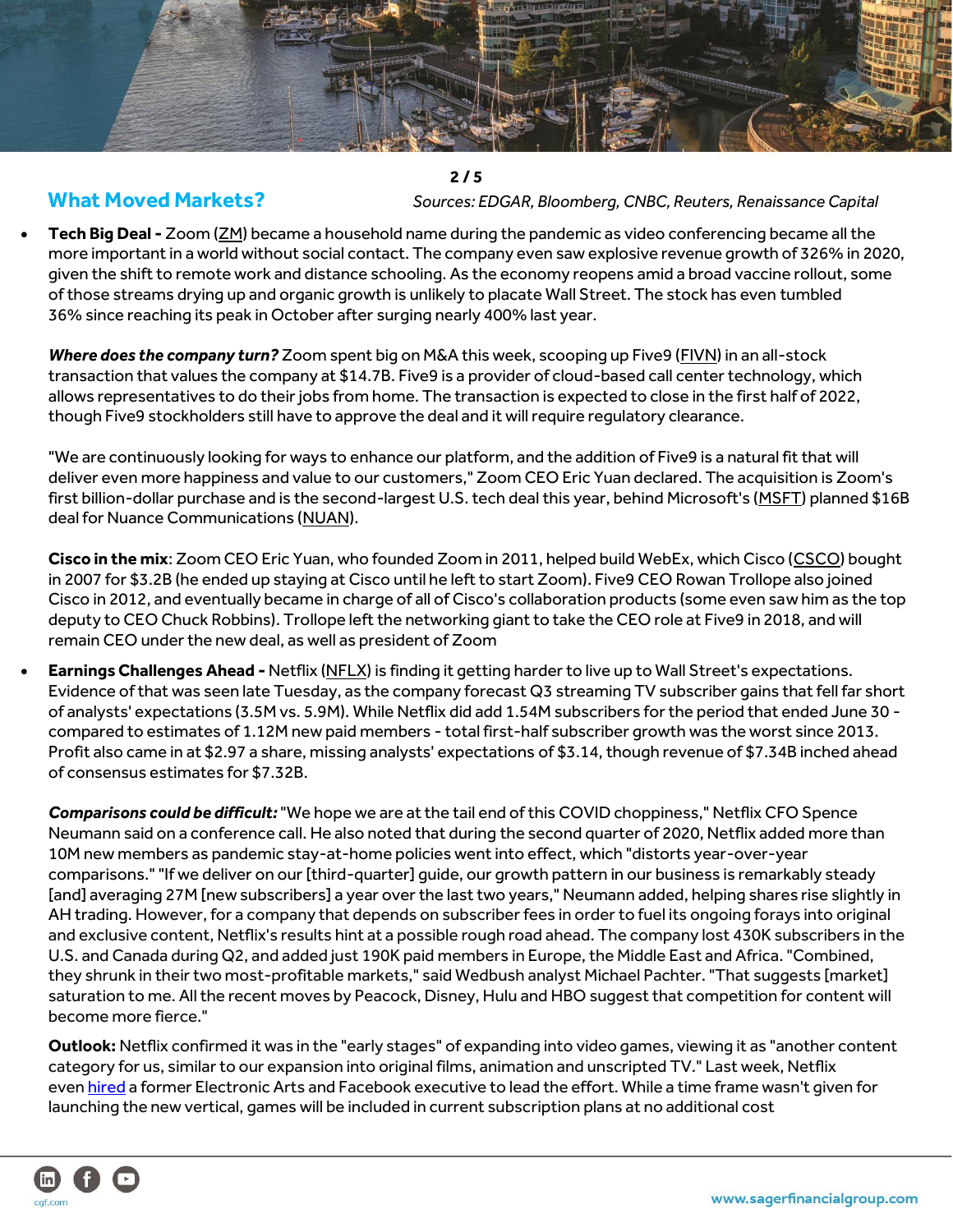

Sources: *EDGAR, Bloomberg, CNBC, Reuters, Renaissance Capital* 

 **3 / 5**

• **Crypto – The 'B' Word -** CoinDesk columnist Nic Carter kicked things off at "The ₿ Word" event, an "initiative that aimed to demystify and destigmatize mainstream narratives about Bitcoin, explain how institutions can embrace it, and raise awareness around areas of the network that need support." Carter began by explaining the crucial importance of Proof of Work for Bitcoin [\(BTC-USD\)](https://seekingalpha.com/symbol/BTC-USD?mailingid=24545147&serial=24545147.1604556&userid=54600502&source=email_wsb&messageid=wall_street_breakfast&utm_source=seeking_alpha&utm_medium=email&utm_campaign=WSB_7_27_21&utm_term=wall_street_breakfast), and why Proof of Stake (less energy intensive) is inferior. He also noted that more transactions doesn't necessarily mean more energy expenditure (that's rather dependent on securing the network), which was in direct contrast to Elon Musk, who two months ago helped set off Bitcoin's collapse by claiming transactions use too much energy.

Seeking Alpha contributor Lyn Alden then took to the floor to try and debunk "Bitcoin Can Be Displaced Easily" FUD. Bitcoin has three "irreplaceable attributes," said Alden - security, scale, and decentralization. She also took note of the oft-used comparison of Bitcoin to MySpace. Bitcoin, she reminded, hit a \$1T market cap 13 years after coming into existence - it's a level of scale and market dominance that MySpace never even sniffed.

Meanwhile, Coin Metrics author Nate Maddrey discussed whether "Bitcoin Ownership is Concentrated." He first explained that all Bitcoin transactions are transparent to anyone who wished to view them, including the addresses of wallets that hold Bitcoin. While yes, the top 10% of addresses hold 99% of supply, "addresses" is the key word. Addresses, said Maddrey, are not individuals. An address can represent thousands of individuals (think exchanges like Coinbase [\(COIN\)](https://seekingalpha.com/symbol/COIN?mailingid=24545147&serial=24545147.1604556&userid=54600502&source=email_wsb&messageid=wall_street_breakfast&utm_source=seeking_alpha&utm_medium=email&utm_campaign=WSB_7_27_21&utm_term=wall_street_breakfast) and institutions). In fact, he says, five of the top 10 largest Bitcoin addresses are exchanges.

*Movement:* Bitcoin notched a session high of \$33K during the event and then stayed around that level for most of the week. Don't forget THE talk:

**Cathie Wood:**"Our focus on disruptive innovation" attracted her to Bitcoin and crypto in general and she offered her thoughts about how Bitcoin fits within the ESG investing landscape. "Bitcoin's limit of 21M coins ever means its primary use right now is store of value," she added. "Purchasing power will go up over time." She also passed on the research to economist Arthur Laffer, who threw up his hands, and said at last, a rules-based monetary system.

**Elon Musk:**"I might pump, but I don't dump," he declared, while wearing a shirt about Bitcoin being the evolution of money. "I think about money as an information system, and there's an opportunity for something better than ACH and credit card networks." He further noted that he's an owner of Bitcoin through not just Tesla [\(TSLA\)](https://seekingalpha.com/symbol/TSLA?mailingid=24545147&serial=24545147.1604556&userid=54600502&source=email_wsb&messageid=wall_street_breakfast&utm_source=seeking_alpha&utm_medium=email&utm_campaign=WSB_7_27_21&utm_term=wall_street_breakfast), but through SpaceX [\(SPACE\)](https://seekingalpha.com/symbol/SPACE?mailingid=24545147&serial=24545147.1604556&userid=54600502&source=email_wsb&messageid=wall_street_breakfast&utm_source=seeking_alpha&utm_medium=email&utm_campaign=WSB_7_27_21&utm_term=wall_street_breakfast), and he personally owns Bitcoin, Ether [\(ETH-USD\)](https://seekingalpha.com/symbol/ETH-USD?mailingid=24545147&serial=24545147.1604556&userid=54600502&source=email_wsb&messageid=wall_street_breakfast&utm_source=seeking_alpha&utm_medium=email&utm_campaign=WSB_7_27_21&utm_term=wall_street_breakfast), and Dogecoin [\(DOGE-USD\)](https://seekingalpha.com/symbol/DOGE-USD?mailingid=24545147&serial=24545147.1604556&userid=54600502&source=email_wsb&messageid=wall_street_breakfast&utm_source=seeking_alpha&utm_medium=email&utm_campaign=WSB_7_27_21&utm_term=wall_street_breakfast). Once Musk is convinced more than 50% of Bitcoin mining was based on renewables, Tesla will again accept the crypto for purchases.

**Jack Dorsey:**"Bitcoin reminds me of the early Internet. If the internet gets a chance to be a native currency, it's Bitcoin because of its resilience, and community driving it." He also has high hopes for the currency. "We have all these monopolies off balance and the individual doesn't have power and the amount of cost and distraction that comes from our monetary system today is real and it takes away attention from the bigger problems. My hope is that it creates world peace or helps create world peace.

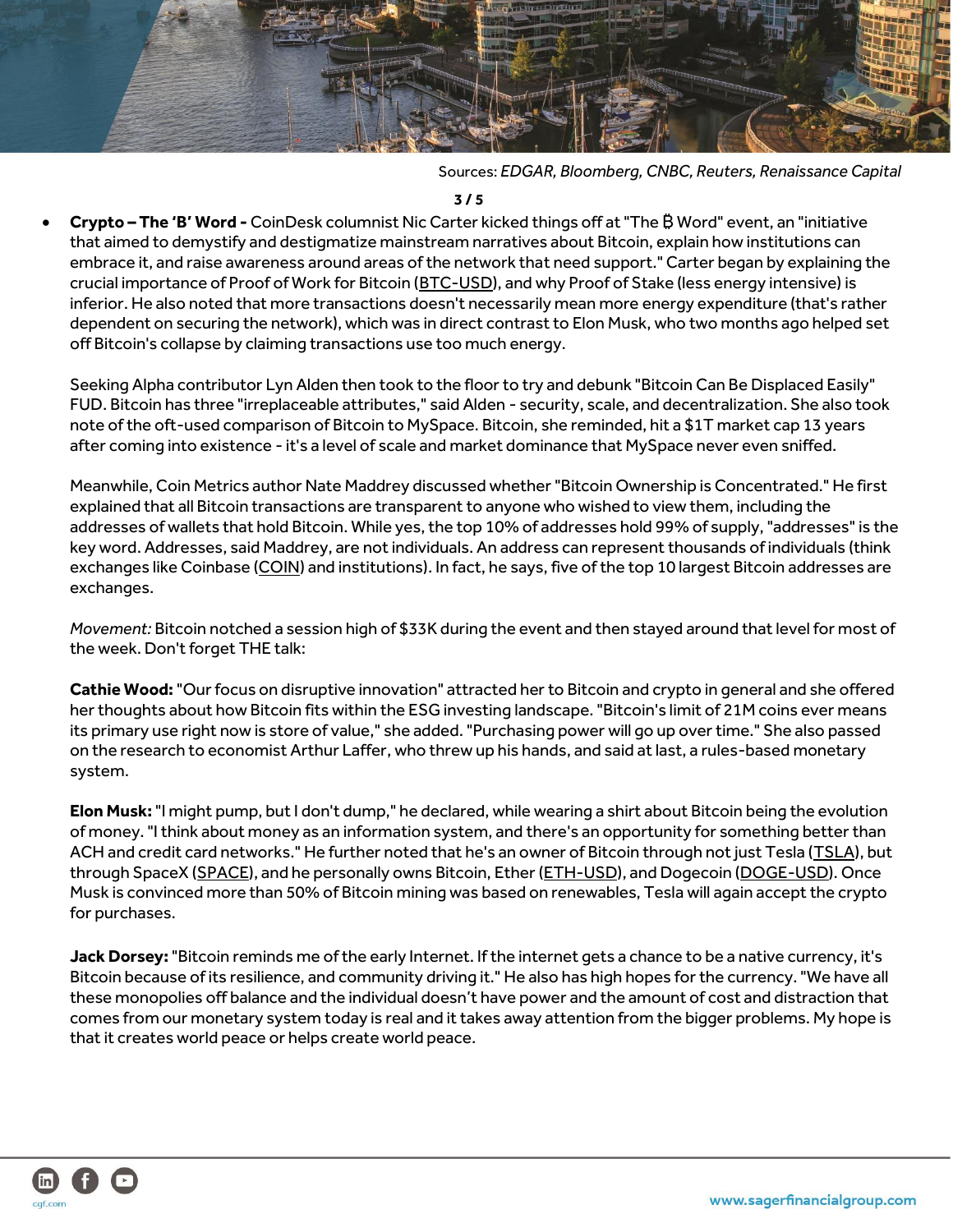

*Sources: EDGAR, Bloomberg, CNBC, Reuters, Renaissance Capital* 

• **Brexit Tension Resurfaces** - The Brexit drama is far from over, with the U.K. and EU on a collision course over the rules for Northern Ireland. It was only seven months ago that the two sides came to an agreement on a Brexit deal, but Britain now wants to overhaul the trading system for the territory. The special arrangement was previously inked to avoid a hard border on the island of Ireland and prevent a backdoor for smuggling into the bloc, but the protocol has subsequently resulted in a fractious relationship.

**Why is it still an issue?** Northern Ireland's status is somewhat of a hybrid as it is still part of the United Kingdom, as well as the European Single Market. That means checks need to be done on goods that are traveling from Great Britain to Northern Ireland to block items from leaking into the EU. Most of the checks are carried out on the Irish sea border, which has caused tensions among the pro-U.K. unionist community in Northern Ireland, which doesn't like the idea of a barrier with the mainland.U.K. Brexit Minister David Frost now sees the situation as untenable and has proposed a plan to substantially rewrite the Northern Ireland protocol. The deal would largely be based on a light-touch regime and the honesty of traders, whereby businesses would register their transactions and agree to inspections of their supply chains. Meanwhile, a deadline is looming at the end of September, when a series of so-called grace periods come to an end and the full weight of checks are supposed to be applied across Irish sea traffic.

**Going further:** Frost wants to extend the waiver periods indefinitely, and if the EU doesn't put the current arrangements on hold, he's holding back the option of overriding the entire treaty unilaterally. If that would happen, the EU would likely retaliate with tariffs and sanctions, while the relationship would deteriorate even further. European Commission President Ursula von der Leyen said the EU will be "creative and flexi ble," but has ruled out renegotiation.

• **Space – The Last Frontier -**Just 11 days after Richard Branson flew to space on Virgin Galactic's (NYSE[:SPCE\)](https://seekingalpha.com/symbol/SPCE?mailingid=24545147&serial=24545147.1604556&userid=54600502&source=email_wsb&messageid=wall_street_breakfast&utm_source=seeking_alpha&utm_medium=email&utm_campaign=WSB_7_27_21&utm_term=wall_street_breakfast) spaceplane, Jeff Bezos made a successful attempt aboard Blue Origin's [\(BORGN\)](https://seekingalpha.com/symbol/BORGN?mailingid=24545147&serial=24545147.1604556&userid=54600502&source=email_wsb&messageid=wall_street_breakfast&utm_source=seeking_alpha&utm_medium=email&utm_campaign=WSB_7_27_21&utm_term=wall_street_breakfast) New Shepard rocket. He flew with a crew of three, including his older brother Mark, female aviation pioneer Wally Funk and 18-year-old Oliver Daemen, a fillin for the winner of a \$28M charity auction. The passengers experienced a few minutes of weightlessness before their capsule parachuted onto the desert in West Texas just 10 minutes after liftoff. *Quote:* "To see the Earth from space, it changes you. It changes your relationship with this planet, with humanity," Bezos said before the flight. "It's a thing I've wanted to do all my life."

**Backdrop:** Bezos founded Blue Origin in 2000 and has been funding the company by selling \$1B in Amazon (NASDAQ[:AMZN](https://seekingalpha.com/symbol/AMZN?mailingid=24545147&serial=24545147.1604556&userid=54600502&source=email_wsb&messageid=wall_street_breakfast&utm_source=seeking_alpha&utm_medium=email&utm_campaign=WSB_7_27_21&utm_term=wall_street_breakfast)) stock a year. His high school girlfriend even once remarked, "Jeff started Amazon just to get enough money to do Blue Origin," to which Bezos exclaimed, "I can't prove her wrong." Since 2015, Blue Origin has completed 15 test flights, carrying up experiments and the company's test dummy named Mannequin Skywalker. Besides a booster crash landing on the maiden flight, all the trips were successful.

*Differences:* As mentioned earlier, Bezos' capsule sits atop a rocket (compared to Galactic's VSS Unity which takes off on a jet plane and is released at 50,000 feet). Test pilots and flight engineers were also not aboard the Blue Origin journey as the capsule was entirely automated (Galactic requires two pilots to get to space and back). Meanwhile, Bezos' flight shot above the Kármán line, a boundary commonly referred to as the beginning of space, with an altitude of about 66 miles vs. Branson's 53.5 miles.

**Outlook:** Congress has restricted the FAA from regulating the safety of commercial space flights since 2004 to help the sector develop without heavy compliance costs. The policy has been extended several times over the years and now runs until 2023. Crews today fly under a regime known as "informed consent," meaning potential astronauts take on similar risks to skydivers and bungee jumpers. Bezos is fighting for a share in the space market that will triple in size to more than \$1T in annual sales by 2040, according to Morgan Stanley, whose forecast assumes rapid developments in space tourism, moon landings and satellite broadband Internet.